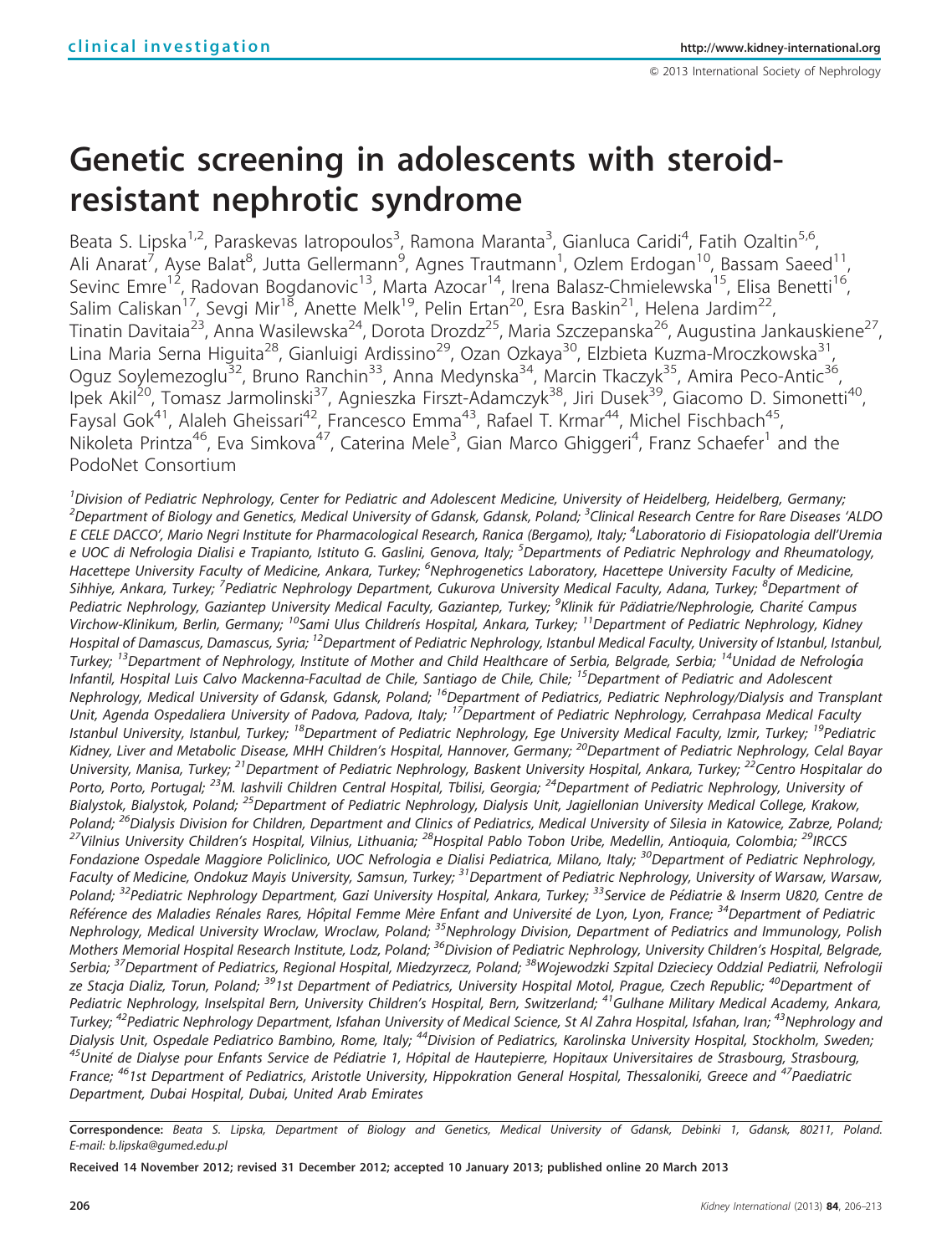Genetic screening paradigms for congenital and infantile nephrotic syndrome are well established; however, screening in adolescents has received only minor attention. To help rectify this, we analyzed an unselected adolescent cohort of the international PodoNet registry to develop a rational screening approach based on 227 patients with nonsyndromic steroid-resistant nephrotic syndrome aged 10–20 years. Of these, 21% had a positive family history. Autosomal dominant cases were screened for WT1, TRPC6, ACTN4, and INF2 mutations. All other patients had the NPHS2 gene screened, and WT1 was tested in sporadic cases. In addition, 40 sporadic cases had the entire coding region of INF2 tested. Of the autosomal recessive and the sporadic cases, 13 and 6%, respectively, were found to have podocinassociated nephrotic syndrome, and 56% of them were compound heterozygous for the nonneutral p.R229Q polymorphism. Four percent of the sporadic and 10% of the autosomal dominant cases had a mutation in WT1. Pathogenic INF2 mutations were found in 20% of the dominant but none of the sporadic cases. In a large cohort of adolescents including both familial and sporadic disease, NPHS2 mutations explained about 7% and WT1 4% of cases, whereas INF2 proved relevant only in autosomal dominant familial disease. Thus, screening of the entire coding sequence of NPHS2 and exons 8–9 of WT1 appears to be the most rational and cost-effective screening approach in sporadic juvenile steroid-resistant nephrotic syndrome.

Kidney International (2013) 84, 206-213; doi[:10.1038/ki.2013.93](http://dx.doi.org/10.1038/ki.2013.93); published online 20 March 2013

KEYWORDS: INF2; juvenile steroid-resistant nephrotic syndrome; NPHS2; WT<sub>1</sub>

Steroid-resistant nephrotic syndrome (SRNS) is a heterogeneous disorder caused either by dysregulation of the immune system or by genetic abnormalities affecting podocyte-specific proteins. Knowledge of the underlying pathology has major impact on the treatment and prognosis of the disorder. The genetic heterogeneity and phenotypic variability of SRNS mandates a rational, adapted approach to genetic screening.

The age of disease onset is an important predictor of the odds of finding an abnormality in a particular gene linked to SRNS. In recent years, several proposals for genetic screening paradigms have been put forward, which preferentially addressed congenital and infantile onset cases. $1-4$  SRNS manifesting at adolescent age was addressed as a subject of minor interest in two recent reports only.<sup>[3,4](#page-6-0)</sup> The current literature suggests that at least five genes should be taken into consideration in adolescent-onset SRNS: NPHS2 in autosomal recessive  $(AR)$  and sporadic cases,<sup>[5,6](#page-7-0)</sup>  $WT1^7$  $WT1^7$  in autosomal dominant (AD) and sporadic cases, and TRCP6,[8](#page-7-0)  $ACTN4<sup>9</sup>$  $ACTN4<sup>9</sup>$  $ACTN4<sup>9</sup>$  and the recently identified  $INF2<sup>10</sup>$  $INF2<sup>10</sup>$  $INF2<sup>10</sup>$  in AD cases. In contrast, the occurrence of mutations in the genes NPHS1, PLCE1, MYOE1, and PTPRO in this age group is rather anecdotal.<sup>[11](#page-7-0)</sup> Furthermore, APOL1 variants are considered risk factors for focal segmental glomerulosclerosis (FSGS) in young adults, at least in the African-American population.<sup>[12](#page-7-0)</sup>

Although most previous studies in SRNS focused on familial cases, the vast majority of adolescent SRNS cases are in fact sporadic. The PodoNet registry study collects clinical and genetic information as well as biomaterials from patients with SRNS across the pediatric age range. With almost 1500 cases from 66 pediatric nephrology centers in 21 countries compiled to date, PodoNet is the largest registry worldwide devoted to this rare disorder (Supplementary Material S1 online). Here, we utilized the PodoNet registry to perform comprehensive screening for genetic causes in an unselected population of 297 SRNS patients with disease onset in the second decade of life, including both sporadic and familial cases.

## RESULTS

AR cases accounted for  $\sim$  25% of Polish, Turkish, and Syrian patients enrolled in the study, whereas family history was positive in no more than 10% of patients from Western Europe and Latin America. A total of 38 (17%) patients (including members of 12 AR families) descended from consanguineous marriages; all of these were from Turkey or the Middle East.

The distribution of age at onset and degree of proteinuria was similar in the familial and sporadic forms. On biopsy, patients with familial SRNS showed less frequently minimal change histology (3% vs. 16%,  $P = 0.05$ ) and more commonly mesangioproliferative glomerulonephritis (24% vs. 9%,  $P < 0.05$ ) than patients with sporadic disease, whereas the proportion of cases with FSGS was similar (63 and 73%, not significant). The fraction of sclerosed glomeruli did not differ significantly in patients with familial (median 36, interquartile range 15–50%) and sporadic FSGS (median 18, interquartile range 10–50%).

# Autosomal dominant SRNS

None of the AD patients was found to have a mutation in TRCP6 or ACTN4. One patient was found to have an intronic mutation in WT1 and two patients were positive for an INF2 mutation located in its hot spot region (exon 4). Details regarding clinical presentation are given in [Tables 1 and 2](#page-2-0).

#### Sporadic and autosomal recessive SRNS

NPHS2 screening. In all, 5/38 (13%) AR patients and 11/ 179 (6%) sporadic cases were found to have podocinassociated SRNS. NPHS2-positive patients did not differ from the other adolescents with respect to age at first manifestation, time to end-stage renal disease, histopathology, and degree of proteinuria. FSGS was present in 10 cases, mesangioproliferative glomerulonephritis GN in 2 cases, and minimal change nephropathy and global glomerulosclerosis in 1 case each.

Homozygous mutations in NPHS2 were found in 5 (all sporadic) patients and compound heterozygous mutations in 11 patients [\(Table 3\)](#page-3-0). The most common mutations were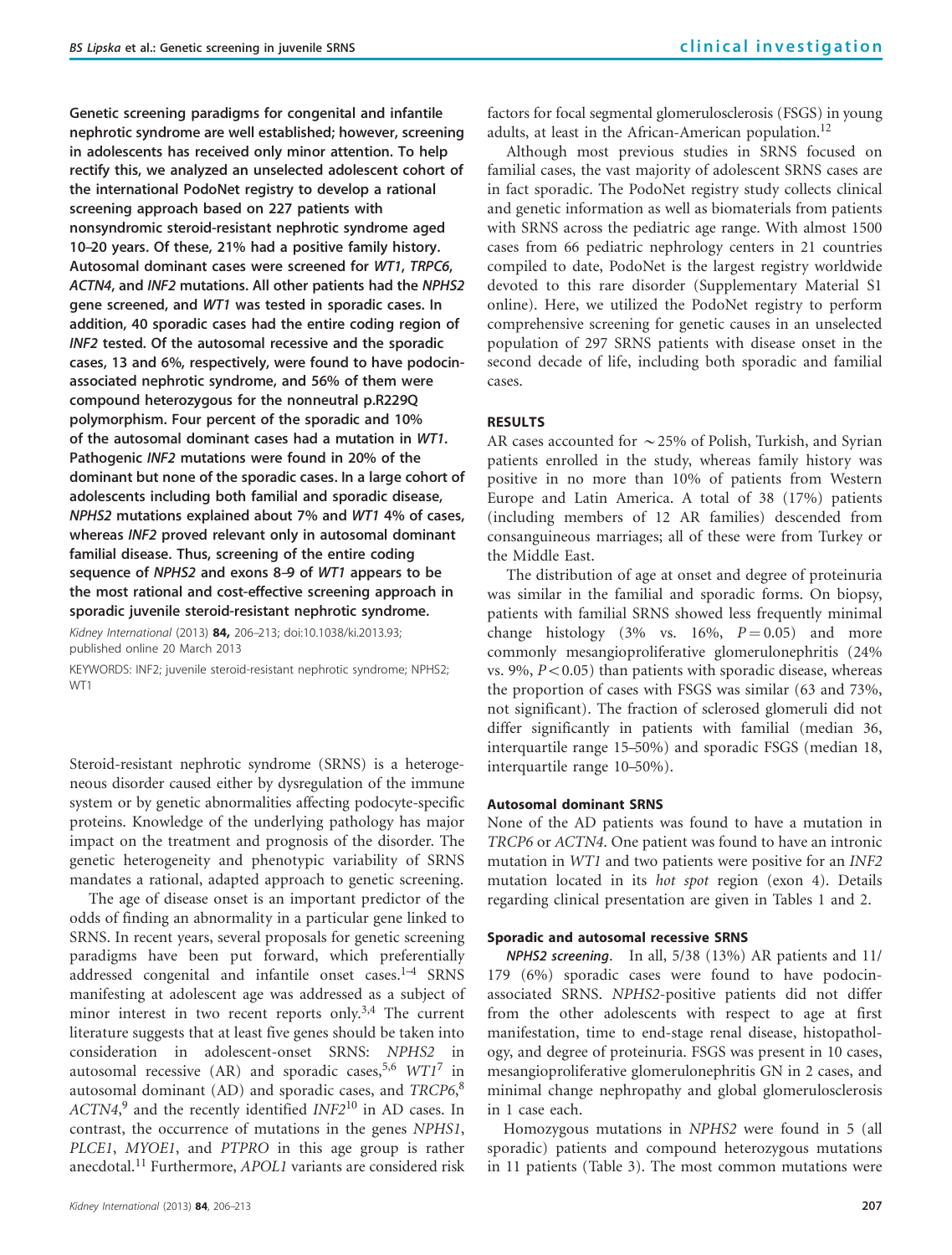### <span id="page-2-0"></span>Table 1 | Clinical characteristics of patients with WT1 mutation

| No.            | Family<br>history | <b>Mutation</b>                         | Conventional<br>(previous)<br>nomenclature Gender |             | Age at<br>onset<br>(years) | Time to<br><b>ESKD</b><br>(years) | Histopathology | <b>Initial</b><br>proteinuria<br>$(q/m^2/day)$ | Wilms'<br>tumor             | Urogenital<br>abnormalities                                                                                                                             | <b>Disorder</b><br>of sex<br>development suppression | Response<br>to immuno-        |
|----------------|-------------------|-----------------------------------------|---------------------------------------------------|-------------|----------------------------|-----------------------------------|----------------|------------------------------------------------|-----------------------------|---------------------------------------------------------------------------------------------------------------------------------------------------------|------------------------------------------------------|-------------------------------|
| $\mathbf{1}$   | AD                | $c.1432 + 4C > T$ IVS9 + 4C > T         |                                                   | F           | 20                         | 9                                 | <b>NA</b>      | <b>NA</b>                                      | No                          | Horseshoe kidney                                                                                                                                        | No                                                   | <b>No</b><br>response         |
| 2              | <b>No</b><br>data | $c.1432 + 4C > T$ IVS9 + 4C > T F 46.XY |                                                   |             | 11.5                       | $-(2.2 \text{ obs})$              | <b>FSGS</b>    | 1.5                                            | No                          | No uterus, vaginal rest,<br>hypoplastic gonads                                                                                                          | Yes                                                  | <b>No</b><br>response         |
| 3              | <b>No</b><br>data | $c.1432 + 4C > T$ IVS9 + 4C > T F 46,XY |                                                   |             | 13.0                       | 0.75                              | FSGS           | 6.5                                            | <b>No</b>                   | Female habitus bilateral<br>ovarian dysgerminoma                                                                                                        | Yes                                                  | Not treated                   |
| $\overline{4}$ | De<br>novo        | $c.1432 + 5G > A$ IVS9 + 5G > A F 46.XY |                                                   |             | 10.0                       | 7.7                               | FSGS           | 4.9                                            | <b>No</b>                   | Rudimentary uterus and<br>vaginal rest, hypoplastic<br>gonads                                                                                           | Yes                                                  | <b>No</b><br>response         |
| 5              | De<br>novo        | $p.(Arg355*)$                           | p.R287X                                           | F 46, XX    | 15.6                       | 2.5                               | <b>NA</b>      | 3                                              | At age None<br>3.0<br>years |                                                                                                                                                         | No                                                   | Not treated                   |
| 6              | De<br>novo        | p.(Arg430*)                             | p.R362X                                           | F 46, XX    | 12.2                       | 4.4                               | FSGS           | 8.5                                            | At age<br>1.2<br>years      | None                                                                                                                                                    | No                                                   | Not treated                   |
| $\overline{7}$ | De<br>novo        | $p.(Arg458*)$                           | p.R390X                                           | F 46, XX    | 15.3                       | $-(0.7 \text{ obs})$              | <b>FSGS</b>    | 3.9                                            | At age<br>0.8<br>years      | Ovarian cyst                                                                                                                                            | No                                                   | Partial<br>response to<br>CsA |
| 8              | No<br>data        | p.(Arg458*)                             | p.R390X                                           | M<br>46, XY | 18.5                       | $-(9.3 \text{ obs})$              | <b>FSGS</b>    | 8                                              | No                          | Penile hypospadia,<br>hypoplastic scrotum,<br>bilateral abdominal<br>cryptorchidism, rudi-<br>mentary uterus and<br>vaginal rest, hypoplastic<br>testes | Yes                                                  | Not treated                   |

Abbreviations: AD, autosomal dominant; CsA, cyclosporin A; ESKD, end-stage kidney disease; F, phenotypic female; FSGS, focal segmental glomerulosclerosis; NA, not available; M, phenotypic male; obs, clinical observation.

Table 2 | Clinical and demographic characteristics of the patients with known mutations or novel sequence variants in the INF2 gene

| <b>INF2</b> variant          | Tvpe of<br>mutation | No. of<br>patients | Origin of<br>mutation                          |         | <b>Ethnicity Consanguinity</b> | Age at<br>diagnosis<br>(years) | Proteinuria<br>at diagnosis<br>$(q/m^2/day)$ | Histopathology<br>on last<br>examination | <b>ESKD</b> | Duration of<br>clinical observa-<br>tion (years) |
|------------------------------|---------------------|--------------------|------------------------------------------------|---------|--------------------------------|--------------------------------|----------------------------------------------|------------------------------------------|-------------|--------------------------------------------------|
| c.653G > A<br>p.(Arg218Gln)  | Known<br>mutation   |                    | Paternal (AD trait)                            | Italian | No                             | 16.8                           | 1.0                                          | FSGS                                     | No          | 12.2                                             |
| c.658G > A<br>p.(Glu220Lys)  | Known<br>mutation   |                    | Probably mater-<br>nal <sup>a</sup> (AD trait) | Italian | No                             | 13.7                           | 1.8                                          | <b>MCN</b>                               | Yes         | 7.0                                              |
| $c.1736 - 6C > T$            | Novel               |                    | Paternal                                       | Turkish | Yes                            | 10.3                           | 2.6                                          | GGS                                      | No          | 3.5                                              |
| c.2053A > G<br>p.( le685Val) | Novel               |                    | Paternal                                       | Turkish | No                             | 14.8                           | 5.0                                          | FSGS                                     | No          | 4.9                                              |
| c.2630G > A<br>p.(Arg877Gln) | Novel               | 2                  | De novo/maternal                               | Turkish | No                             | $10.6 - 14.8$                  | 1.0                                          | FSGS                                     | <b>No</b>   | $3.7 - 4.9$                                      |

Abbreviations: AD, autosomal dominant; ESKD, end-stage kidney disease; FSGS, focal segmental glomerulosclerosis; GGS, global glomerulosclerosis; MCN, minimal change disease.

aMother died at age 27 years for post-partum nephritis; no biological sample is available for mutational analysis.

as follows: p.Val180Met present in three cases from different ethnic backgrounds (Germany, Italy, and Turkey); p.Ala284Val found in two Chilean and one Portuguese patient; and c.1032delT reported in three adolescents from Northern Poland. No other significant findings with respect to allele distribution was observed in the PodoNet cohort.

The patients with homozygous NPHS2 mutations were slightly younger at first manifestation than the compound heterozygous cases (12.2 vs. 14.6 years). Also, the course of disease was more severe among the homozygous NPHS2 cases, 4/5 of whom reached end-stage renal disease within 5 years

from initial diagnosis, whereas 55% of compound heterozygous cases were still treated conservatively at this time point.

Of the 16 patients with NPHS2-related SRNS, 9 carried the nonneutral p.Arg229Gln (commonly referred to as p.R229Q) polymorphism. Two additional subjects were homozygous for the p.R229Q polymorphism; SRNS in these cases was not considered to be caused by this common podocin variant. p.R229Q carriership did not affect age at disease onset or histology in this adolescent cohort; however, proteinuria at disease onset was significantly less marked in p.R229Q carriers than in patients with other mutations (3.5 vs.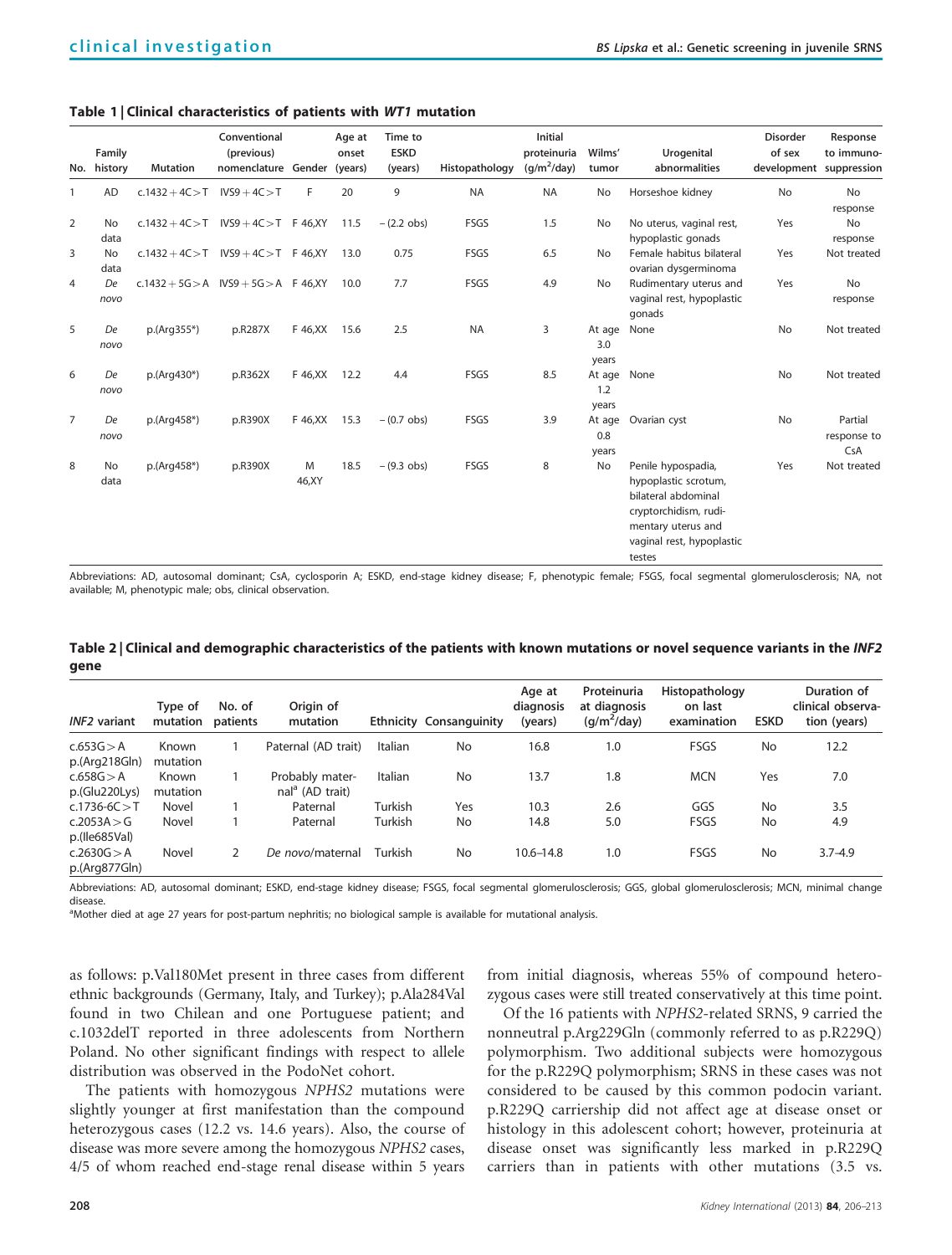| <b>NPHS2</b> mutation(s)                    | Type of<br>mutation | No. of<br>patients | <b>Ethnicity</b> | Consanguinity | Age at<br>diagnosis<br>(years) | Proteinuria at<br>diagnosis<br>$(q/m^2/day)$ | Time to<br><b>ESKD</b><br>(years) | Histopathology on<br>last examination |
|---------------------------------------------|---------------------|--------------------|------------------|---------------|--------------------------------|----------------------------------------------|-----------------------------------|---------------------------------------|
| (p.Trp122*);(p.Arg238Ser)                   | Known mutations     |                    | Turkish          | No            | 15.9                           | <b>NA</b>                                    | $-$ (0.8 obs)                     | No data                               |
| (p. Arg138Gln); (p. Arg138Gln)              | Known mutation      |                    | German           | No            | 10                             | 6.9                                          | $-$ (3.0 obs)                     | <b>FSGS</b>                           |
| (p. Arg138Gln); (p. Val180Met)              | Known mutations     |                    | Italian          | No            | 13.6                           | 5.2                                          | 3.5                               | <b>FSGS</b>                           |
| (p.Leu169Pro);(p.Leu169Pro)                 | Known mutation      |                    | Turkish          | No            | 11.8                           | 6.9                                          | 4.4                               | <b>FSGS</b>                           |
| (p.Va1180Met); (p.Va1180Met)                | Known mutation      | 2                  | Turkish,         | No            | 10.6                           | 8.0                                          | 2.4                               | <b>FSGS</b>                           |
|                                             |                     |                    | German           |               | 16.6                           | 6.0                                          | 3.5                               | <b>FSGS</b>                           |
| (p.Arg229Gln);(c.451+3A > T) Novel mutation |                     |                    | German           | No            | 14.8                           | <b>NA</b>                                    | $-$ (4.7 obs)                     | <b>MCN</b>                            |
| (p.Arg229Gln); (p.Ala284Val)                | Known mutation      | 2                  | Portuguese,      | No            | 10.3                           | 1.6                                          | $-$ (4.7 obs)                     | <b>MesPGN</b>                         |
|                                             |                     |                    | Chilean          |               | 11.9                           | <b>NA</b>                                    | 1.3                               | <b>FSGS</b>                           |
| (p.Arg229Gln); (p.Ala297Val)                | Known mutation      |                    | Polish           | No            | 13.5                           | 2.4                                          | 3.6                               | <b>MesPGN</b>                         |
| $(p. Arg229Gln)$ ; $(p.Glu310Lys)$          | Novel mutation      |                    | Turkish          | No            | 13.1                           | 1.5                                          | 3.2                               | No data                               |
| $(p.Arq229Gln)$ ; $(p.His325Tyr)$           | Known mutation      |                    | Italian          | No            | 18.8                           | 5.8                                          | 2.4                               | <b>FSGS</b>                           |
| (p.Arg229Gln);(c.1032delT)                  | Known mutation      | 3                  | <b>Northern</b>  | No            | 14.9                           | 3.3                                          | $- (10$ obs)                      | GGS                                   |
|                                             |                     |                    | Polish           | No            | 15.7                           | 6.5                                          | $-(2.7 \text{ obs})$              | <b>FSGS</b>                           |
|                                             |                     |                    |                  | no            | 17.6                           | 3.3                                          | $- (6.4 \text{ obs})$             | <b>FSGS</b>                           |
| (p.Ala284Val);(p.Ala284Val)                 | Known mutation      |                    | Chilean          | No            | 12.4                           | <b>NA</b>                                    | 0.8                               | <b>FSGS</b>                           |

<span id="page-3-0"></span>Table 3 | Clinical and demographic characteristics of the patients with podocin-related SRNS

Abbreviations: ESKD, end-stage kidney disease; FSGS, focal segmental glomerulosclerosis; GGS, global glomerulosclerosis; MCN, minimal change disease; MesPGN, mesangioproliferative glomerulonephritis; NA, not available; obs, clinical observation; SRNS, steroid-resistant nephrotic syndrome.

6.4 g/m<sup>2</sup>/day;  $P = 0.03$ ). The 5-year kidney survival was 64% in compound heterozygous patients carrying the p.R229Q polymorphism versus 23% for patients without the polymorphism  $(P = 0.07)$ .

WT1 screening. WT1 mutations were found in 4.1% (7/ 169) of the sporadic cases (including the previously diagnosed syndromic case of WT1 nephropathy with ambiguous genitalia). The patients encompassed a wide spectrum of clinical features, including Frasier syndrome, Wilms' tumor survivors, and isolated SRNS [\(Table 1](#page-2-0)). Three patients diagnosed with Wilms' tumor at infant age gradually developed mild proteinuria that, more than 10 years after cancer diagnosis, progressed to overt nephrotic syndrome and eventual diagnosis of the WT1 mutation. One of them required extended genetic testing of the entire WT1 gene in order to find the mutation p.(Arg355\*) lying outside of the generally acknowledged hot spot for nephrotic syndromerelated mutations, but still within the region associated with simplex Wilms' tumor.

Within the sporadic SRNS cohort, the WT1 cases did not differ from the NPHS2-related cases and those without detectable genetic abnormalities with respect to age at first manifestation, histopathology, and prospective renal survival. However, proteinuria at the time of diagnosis was significantly higher in WT1 cases (5.7 vs.  $3.4 \text{ g/m}^2/\text{day}$ ;  $P = 0.04$ ).

INF2 screening. No known mutations in INF2 were detected in the sporadic SRNS; however, three novel sequence variants were found in heterozygous state: two nonsynonymous single-nucleotide substitutions (p.(Ile685Val) and p.(Arg877Gln)), and one intronic putative splice site mutation  $(c.1736-6C>T)$  [\(Table 2\)](#page-2-0). The variant carriers did not differ from the remaining screened cohort with respect to age at disease onset, clinical manifestation, response to drugs, time to end-stage renal disease, and histopathology.

Because of insufficient structural data, it was difficult to speculate on a potential effect of the detected novel missense

variants on the structure and function of the INF2 protein ([Table 4;](#page-4-0) Supplementary Material S2 online). Although p.(Ile685Val) lies in a region of high homology (90% similarity across chordates), it is a moderately evolutionarily conserved residue. The residue 877 is even less conserved, with only 12/25 orthologs expressing arginine; besides, the similarity rate among the orthologs for this fragment of the protein does not exceed 50%. Both variants lie within the formin homology 2 domain. A three-dimensional model based on the crystal structure of its closest homolog, that is, mDia mouse protein, was used to evaluate the probability of the variants to affect protein structure.<sup>[13](#page-7-0)</sup> The exchanges were found unlikely to disturb the helical structure or to change its hydrophobicity profile sufficiently to cause displacement. Besides, no effect of the mutations on mRNA splicing was observed (Supplementary Material S2 online).

# **DISCUSSION**

The compilation of a large unselected series of consecutive sporadic and familial cases of juvenile-onset SRNS in the international PodoNet registry allowed us to assess the prevalence of genetic abnormalities in known disease-causing genes in this age group. Whereas most previous genetic studies in patients with adolescent disease onset focused on individual SRNS-associated genes, we tested a panel of genes in order to establish a rational screening paradigm for genetic testing in this age group.  $NPHS2, ^{5,6,14}$  $NPHS2, ^{5,6,14}$  $NPHS2, ^{5,6,14}$   $WT1, ^{7,15}$  $WT1, ^{7,15}$  $WT1, ^{7,15}$   $TRCP6, ^8$  $TRCP6, ^8$  $ACTN4<sup>9</sup>$  $ACTN4<sup>9</sup>$  $ACTN4<sup>9</sup>$  and  $INF2<sup>10</sup>$  $INF2<sup>10</sup>$  $INF2<sup>10</sup>$  were chosen as the genes considered most relevant in adolescent-onset disease. For recessive familial traits and sporadic cases, certain mutations in  $NPHS2$  have been associated with late disease onset.<sup>[6,14,16–19](#page-7-0)</sup> The podocyte genes with AD transmission are generally characterized by a milder disease course with typically late disease onset, and may also occur sporadically due to de novo mutations.[15,20–23](#page-7-0) As previous works suggested a very low  $(<5%)$  incidence of TRPC6 and ACTN4 in sporadic SRNS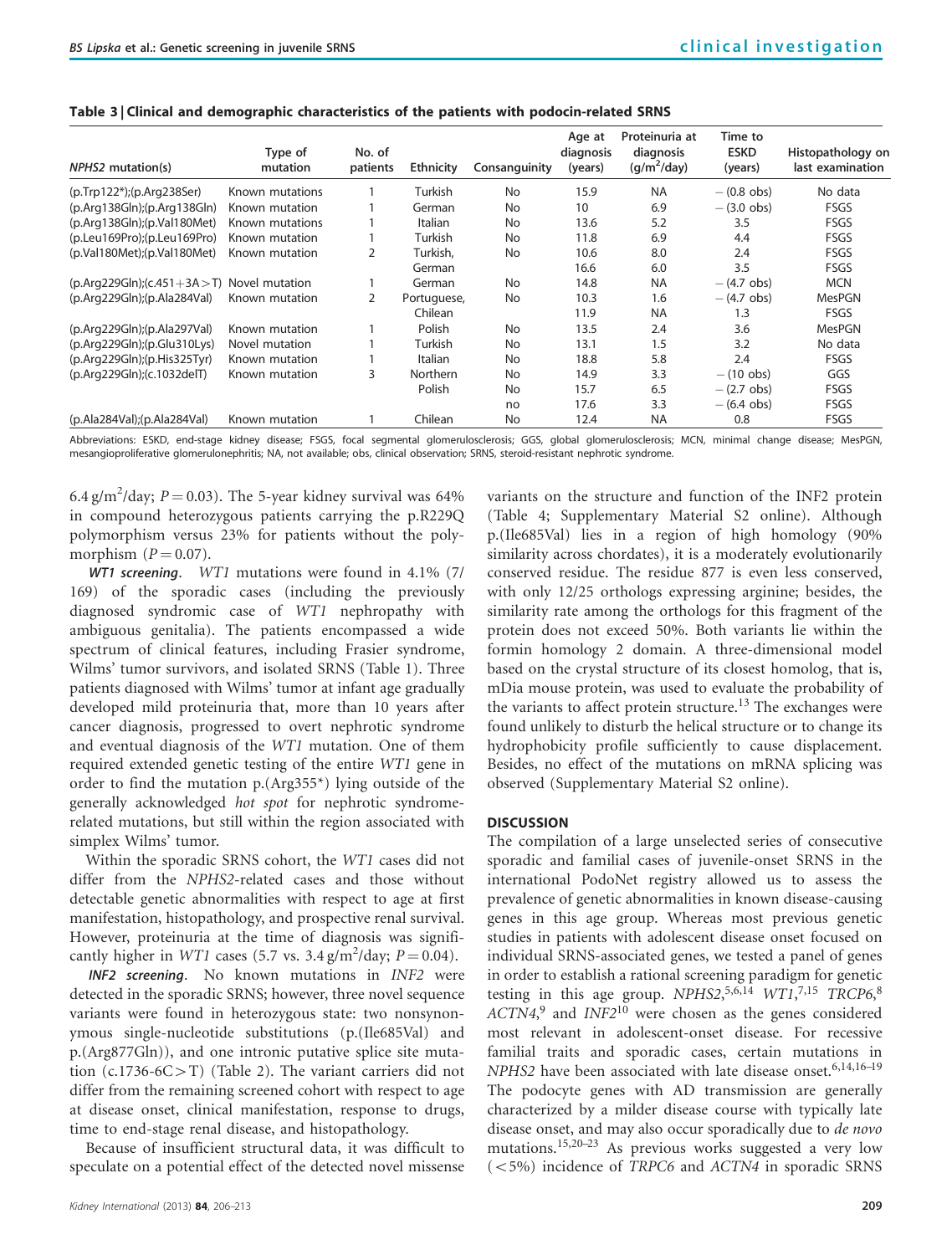<span id="page-4-0"></span>

| Novel variant     | Protein change | Protein<br>domain | Conserva-<br>tion | MAF <sup>a</sup> | Human splicing finder <sup>36</sup>                                                                                 | ESE finder $37$                                                              | PolyPhen <sup>32</sup> | $SIFT$ <sup>33</sup> | Prevalence<br>in control<br>population |
|-------------------|----------------|-------------------|-------------------|------------------|---------------------------------------------------------------------------------------------------------------------|------------------------------------------------------------------------------|------------------------|----------------------|----------------------------------------|
| NPHS <sub>2</sub> |                |                   |                   |                  |                                                                                                                     |                                                                              |                        |                      |                                        |
| c.928G > A        | p.(Glu310Lys)  | Stomatin          | High              | Not<br>reported  | New biding site for 9G8, SF2/ASF binding site<br>Tra2ß enhancer proteins broken<br>new site for hnRNP A1<br>binding |                                                                              | Probably<br>damaging   | Tolerated            | $\mathbf 0$                            |
| $c.451 + 3A > T$  |                |                   |                   | Not<br>reported  | Binding site for $Tra2\beta$<br>New binding site for IIE<br>silencer protein                                        | New sites for SC35,<br>enhancer protein broken SRp40, and SRp55 bind-<br>ing |                        |                      | $\Omega$                               |
| WT1               |                |                   |                   |                  |                                                                                                                     |                                                                              |                        |                      |                                        |
| c.1063A > T       | $p.(Arg355^a)$ | N-terminal        | Moderate          | Not<br>reported  | Exonic enhancer sites<br>(EIE, ESE) broken                                                                          | New site for SRp55<br>binding                                                |                        |                      | $\Omega$                               |
| INF <sub>2</sub>  |                |                   |                   |                  |                                                                                                                     |                                                                              |                        |                      |                                        |
| $c.1736-6C > T$   |                |                   |                   | Not<br>Reported  | No significant motif<br>modifications                                                                               | SF2/ASF and SRp40<br>binding site modification                               |                        |                      | $\Omega$                               |
| c.2053A > G       | p.( le685Val)  | FH <sub>2</sub>   | High              | < 0.1%           | No significant motif<br>modifications                                                                               | SF2/ASF binding site<br>modification                                         | Unknown                | Tolerated            | $\Omega$                               |
| c.2630G > A       | p.(Arg877Gln)  | FH <sub>2</sub>   | Low               | 1.5%             | New site for hnRNP A1<br>binding                                                                                    | SRp40 binding site<br>modification                                           | Unknown                | Tolerated            | 1%                                     |

Abbreviations: EIE, exon-identity element; ESE, exonic splicing enhancer; FH2, formin homology 2; hnRNP, heterogeneous nuclear ribonucleoprotein; IIE, intron-identity element; MAF, minor allele frequency; NHLBI, National Heart, Lung, and Blood Institute; SF2/ASF, splicing factor 2/alternative splicing factor.

a MAF estimation based on data of 2168 individual genomes cataloged by 1000 Genomes Project and 12,101 individuals collected at NHLBI Exome Sequencing Project (accessed 13 December 2012).

cohorts,<sup>[20,21](#page-7-0)</sup> we restricted screening of these genes to familial cases. However, we explored the entire sporadic disease cohort for WT1 mutations and assessed the full coding sequence of INF2 in a randomly chosen subset of the sporadic cohort.

In our cohort, 79% of cases occurred sporadically, 17% showed AR, and 4% AD inheritance. A genetic cause was identified in 30% of the AD, 13% of the AR, and 10% of the sporadic cases. Taken together, the overall mutation detection rate was 11%. This figure is in keeping with previous screening studies in SRNS patients suggesting a steep inverse relationship of the rate of genetic diagnoses with age. Reported prevalence figures of genetic causes were 81–100% for congenital nephrotic syndrome<sup>1,2,4</sup> and 44% for 4–12 months.[2](#page-6-0) The chances of finding a mutation drop considerably in older children as shown in a Spanish national study with detection rates of 24% for toddlers (1–5 years), 36% for school children (6–12 years), 25% for adolescents (13-17 years), and 1[4](#page-7-0)% for adults.<sup>4</sup> A few other single population–based studies (Japan, Tunisia, and Belgium) showed similar findings (reviewed in Benoit et  $al^3$ ). The only population study performed in an adult cohort reported a mutation rate of 8%.[16](#page-7-0)

NPHS2 mutations explained  $\sim$  7% of all cases (13% of AR and 6% of sporadic) in this large and ethnically diverse population. Published reports suggest a role of NPHS2, and its nonneutral p.R229Q polymorphism in particular, in lateonset pediatric SRNS, especially among European and Latin American populations (reviewed in Machuca et  $al$ <sup>6</sup>). Compound heterozygotes harboring NPHS2 mutations and p.R229Q polymorphism were also found in 23–25% of

Caucasians with adult-onset AR familial disease, $5$  whereas the prevalence of NPHS2 anomalies is much lower in adults with sporadic disease, ranging from  $0-1\%$  (0/64  $^{17}$  $^{17}$  $^{17}$ , 1/87  $^{18}$  $^{18}$  $^{18}$ , 0/265<sup>19</sup>) to 10–11% of cases.<sup>[6,14](#page-7-0)</sup>

The allele frequency of p.R229Q varies between 1 and 8% in selected populations, with an average of 3–5% for Europeans  $<sup>6</sup>$  $<sup>6</sup>$  $<sup>6</sup>$  ([www.1000Genomes.org\)](www.1000Genomes.org). Well in line with the</sup> reported figures, the minor allele frequency of p.R229Q was 6.3% in this ethnically diverse cohort. The allele distribution was consistent with the Hardy–Weinberg equilibrium, providing further evidence for p.R229Q to be a diseaseassociated variant rather than a causative change.

In view of the common involvement of p.R229Q, a twostep screening algorithm has been proposed for late-onset SRNS, limiting full sequencing of the NPHS2 gene to carriers of the p.R229Q polymorphisms.[6,14](#page-7-0) Our findings do not support this approach as only 56% (9/16) of adolescents with NPHS2-associated disease were compound heterozygous for a mutation combined with p.R229Q. Hence, selective screening of p.R229Q-positive patients only would fail to identify a significant fraction of the patients with podocinrelated SRNS. Based on our findings, we rather opt for screening of the entire coding sequence in all sporadic and AR cases of juvenile SRNS unless epidemiological data in a particular ethnic group suggest otherwise.

The diagnosis of WT1-associated nephropathy is of particular clinical relevance because of its involvement in sex determination and the associated risk of Wilms' tumor and/or gonadoblastoma. Remarkable phenotypic heterogeneity has been reported for WT1 mutations. Splice site mutations typical for Frasier syndrome may be found in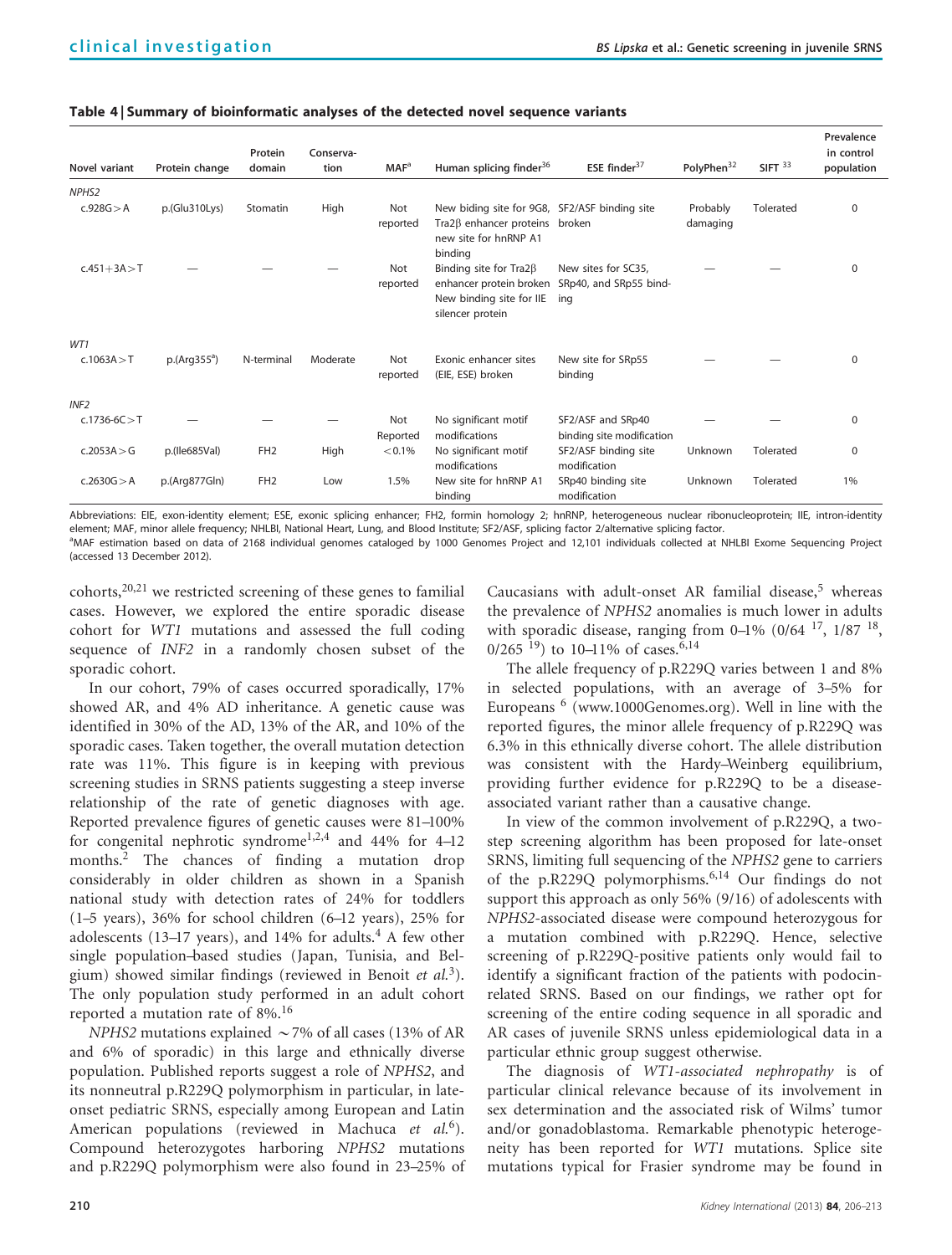patients with disorders of sexual differentation or isolated diffuse mesangial sclerosis,  $24$  and patients with typical Denys–Drash syndrome mutations may present with isolated FSGS<sup>[25](#page-7-0)</sup> or Wilms' tumor without nephrotic syndrome.<sup>26</sup> In this cohort with adolescent-onset SRNS, de novo WT1 mutations were found in 4% of the sporadic and 1 of the 10 AD cases. Consistent with their late-onset nephropathy, all biopsied patients displayed FSGS rather than diffuse mesangial sclerosis, the histological diagnosis observed with early-onset WT1-related disease. Apart from the uniform histopathological appearance, our series illustrates the variable genotype–phenotype associations in WT1 nephropathy: three patients presented with classical Frasier syndrome, that is, disorder of sexual differentiation with 46,XY karyotype (previously referred to as male pseudohermaphroditism), FSGS, and intron 9 splice site mutations; one karyotypic and phenotypic male with an exonic mutation showed incomplete male development upon detailed examination; three normal females with exonic mutations had a history of Wilms' tumor at infant age, and one normal female with an intronic mutation and AD family history presented with isolated SRNS. Our results are consistent with the notion that germline WT1 mutations have a greater effect on sex determination and genital development in males than females, $7,15$  resulting in a predominance of the female phenotype among mutation carriers. On the other hand, as shown here and previously,<sup>[15](#page-7-0)</sup> WT1 nephropathy may occasionally also occur in phenotypic males, arguing against limiting  $WT1$  screening to females<sup>[3,4](#page-6-0)</sup> and in favor of karyotyping of all patients diagnosed with a WT1 mutation.

Mutations in INF2 have recently been established as the most common cause of AD nephrotic syndrome. Among a total of 325 AD FSGS families studied to date, 38 (12%) families with pathogenic sequence variants in INF2 have been identified.<sup>10,22,23,27-29</sup> Consistent with these findings, we identified 2 such patients among 10 cases of AD FSGS.

Conversely to familial FSGS, only 3 INF2 mutations have been previously reported in 396 sporadic idiopathic FSGS cases  $(-1\%)$ .<sup>[22,23,28](#page-7-0)</sup> This study adds another 40 sporadic adolescent-onset cases without pathogenic mutations. Previous studies selectively screened the *hot spot* region (exons 2–5) where all mutations known to date have been detected. This region is coding the diaphanous inhibitory domain, a self-regulatory component of the protein in control of the formin homology 2 domain responsible for nucleating new actin filaments.<sup>[13](#page-7-0)</sup> We chose to screen the entire INF2 coding sequence, including the second autoregulatory element, the diaphanous autoinhibitory domain at the C-terminus, which is required to interact with diaphanous inhibitory domain for proper autoinhibition. No mutations were identified in either the diaphanous inhibitory domain or the diaphanous autoinhibitory domain. We detected three novel variants outside the proposed hot spots that, according to both *in silico* and experimental findings, are however unlikely to be functionally relevant.  $c.1736-6C>T$ , a putative splice- site mutation, proved benign by cDNA analysis. p.(Arg877Gln), a missense mutation resulting in substitution of a single amino acid at a nonconservative residue, was found to be a rare polymorphism by population screening. The third variant, p.(Ile685Val), was absent from the control subjects and is not catalogued in the 1000 Genomes database [\(www.1000Genomes.org](www.1000Genomes.org)); however, in silico structural analysis predicted the amino-acid substitution to be tolerable.

In summary, the 11% overall prevalence of disease-causing abnormalities in the most commonly analyzed genes in this adolescent cohort is closer to figures found in adult populations than those observed in infants. However, the low mutation detection rate even in familial cases (13% for AR and 30% for AD) points toward a large fraction of as yet undiscovered genetic forms. The advent of NG exome sequencing is expected to complete our knowledge of the genetic causes of SRNS in the near future. Even sooner, enriched targeted next generation sequencing of complete panels of disease-associated genes should increase the efficacy of detecting genetic abnormalities. Such a panel would include MYO1E and PTPRO, the two recently identified SRNS genes with AR transmission and reported cases with juvenile disease onset,  $30,31$  as well as genes associated with an increased disease risk such as APOL1. Although conventional screening of this large cohort for MYO1E and PTPRO would have exceeded current resources, next generation sequencing will remove these current limitations.

Even using conventional screening methodology and selective screening according to the algorithm applied in this study, a disease-causing genetic abnormality can be expected to be found in one out of nine adolescents with SRNS. Given the lacking efficacy (PodoNet registry results in preparation) and the significant side-effect profiles of second-line immunosuppressive protocols in SRNS, we believe that adolescent patients should undergo genetic screening as soon as steroid resistance is established. At the current state of knowledge and as long as affordable comprehensive next generation sequencing is not available, screening should include testing of the entire coding sequence of NPHS2 and exons 8 and 9 of WT1 in all sporadic patients. Neither prescreening for p.R229Q nor limiting WT1 testing to females or diffuse mesangial sclerosis appears justified. Mutational analysis of INF2 is cost effective only in AD cases and can probably be limited to exons 2–5.

# MATERIALS AND METHODS

#### Study population

A total of 297 adolescents consecutively enrolled in the PodoNet Registry were considered for the study as they manifested first signs of kidney disease between age 10 to 20 years (mean  $13.0 \pm 2.5$ , median 12.6 years). Of these, 66 patients were eventually excluded because of lack of available DNA for testing. In four patients a genetic diagnosis had been established based on overt syndromic features (Schimke osteodystrophy, Pierson syndrome, WT1-associated SRNS with ambiguous genitalia, and a mitochondrial disorder). The remaining 227 nonsyndromic SRNS patients underwent genetic evaluation [\(Figure 1\)](#page-6-0). Countries of origin included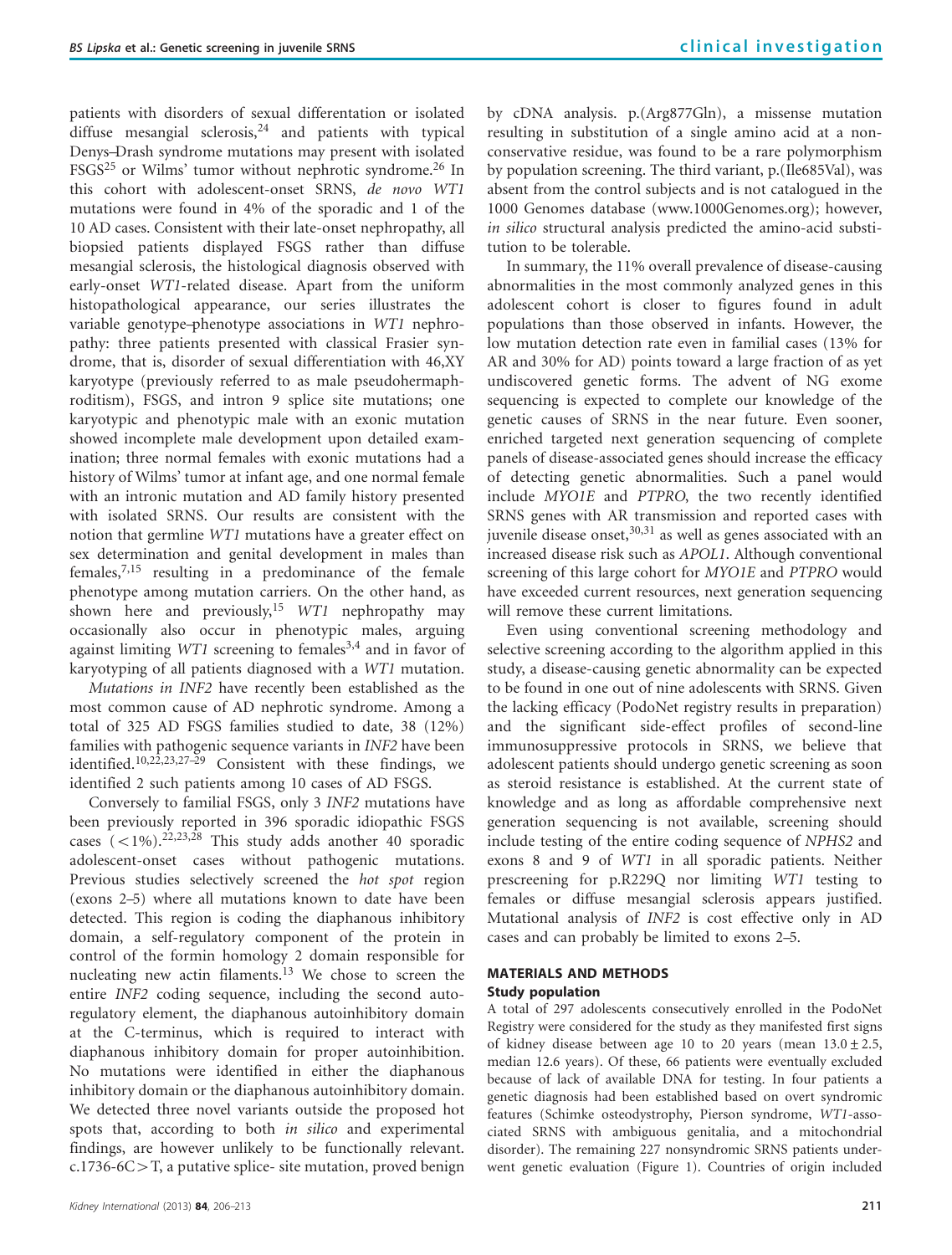<span id="page-6-0"></span>Turkey ( $n = 90$ ), Italy ( $n = 48$ ), Germany ( $n = 22$ ), Poland ( $n = 22$ ), Serbia ( $n = 6$ ), Syria ( $n = 6$ ), Chile ( $n = 6$ ), and others ( $n = 27$ ). Of these, 48 cases from 41 families (21%) had a family history of SRNS or proteinuria, suggestive of AR inheritance in 38 (17%) patients and of AD inheritance in 10 (4%) patients.

## Mutational screening

DNA was extracted from peripheral blood following the standard phenol–chlorophorm protocol. DNA samples of 350 healthy anonymous volunteers representing four different populations (Italian, German, Polish, and Turkish) were used as controls. All coding exons and adjacent intronic junctions of NPHS2 and INF2 genes and exons 8 and 9 of WT1 were analyzed by direct sequencing using ABI3130 Genetic Analyser (Applied Biosystems, Foster City, CA). Mutation nomenclature is based on Human Genome Variation Society recommendations; nucleotide and residue positions are given in compliance with the reference sequences published in the human GRCh37 assembly.

We first analyzed the NPHS2 gene in the entire cohort, with the exception of AD cases. Next, WT1 was examined in all sporadic patients negative for pathogenic NPHS2 mutations. Finally, we randomly selected 40 sporadic cases for sequencing of all exons of the INF2 gene. Concurrently, AD cases were screened for INF2, TRCP6, ACTN4, and WT1 mutations (Figure 1).

# In silico analyses of the effect on protein structure and function

Selected bioinformatics tools were used to assess the effect of sequence variants on the structure and function of the receptor. Two indirect in silico predictors, PolyPhen2 (ref. 32) and  $SIFT$ ,<sup>[33](#page-7-0)</sup> were



Figure 1 | Diagnostic evaluation of the PodoNet patient cohort with onset of steroid-resistant nephrotic syndrome (SRNS) in the second decade of life. AD, autosomal dominant; AR, autosomal recessive; mitoch., mitochondrial.

used to evaluate possibly damaging effects of single amino-acid substitutions in the INF2 protein. In addition, multiple-alignment analysis of the orthologs from different species retrieved from OMA (Orthologous MAtrix) database<sup>[34](#page-7-0)</sup> was performed using ClustalW algorithm<sup>[35](#page-7-0)</sup> in order to identify conservative amino-acid residues (Supplementary Material S2 online). Besides, the Protein Data Bank was searched for the structure of a protein with the most similar sequence ([www.pdb.org\)](www.pdb.org).

## Verification of splicing signals

Potential effects of identified novel variants on the splicing process were explored both in silico (using Human Splicing Finder<sup>[36](#page-7-0)</sup> for evaluation of exon/intron boundaries and ESEFinder<sup>[37](#page-7-0)</sup> for detection of putative exonic splicing enhancers/silencers) and by reversetranscriptase PCR studies. Intracellular RNA was isolated from blood samples of the index patients, their parents, and two anonymous controls using PreAnalytix RNA collection and stabilization kit (PreAnalytix, Hombrechtikon, Switzerland); later, PAXgene Blood RNA kit (Qiagen, Hilden, Germany) was used for nucleic acid purification.

#### **DISCLOSURE**

All the authors declared no competing interests.

## ACKNOWLEDGMENTS

This work was financed by E-Rare (PodoNet project), the EU 7th Framework Programme (EURenOmics, grant 305608), the Polish Ministry of Science and Education grant N402631840, the German Research Foundation (Scha 477/11-1), and Chilean Fondecyt grant 11090045 (to MA). BSL was granted a DAAD scholarship. FO was supported by the Scientific and Technological Research Council of Turkey (grant 108S417) and by the Hacettepe University Infrastructure Project (grant 06A101008). We are grateful to Dr S Ziętkiewicz from the Department of Molecular and Cellular Biology, Intercollegiate Faculty of Biotechnology at the University of Gdansk, Poland, for help with the in silico analyses.

#### SUPPLEMENTARY MATERIAL

Figure S1. Sequence alignments of 25 INF2 orthologs from different species illustrating the degree of conservation of the altered amino acid residue.

Figure S2. The crystal structure of the FH2 domain from mDia mouse protein, the homolog of INF2 (13). Localization of the two novel variants is color-coded: yellow p.I685V; red p.R877Q; two sides (A and its  $180^\circ$  reverse—B) of the structure are shown.

Figure S3. Evaluation of the effect of the detected INF2 novel sequence variants on mRNA splicing.

Supplementary Material 1. PodoNet Collaborators (www.podonet.org).

Supplementary Material 2. Evaluation of the putative pathogenic character of the detected novel VF2 sequence variants. Supplementary material is linked to the online version of the paper at <http://www.nature.com/ki>

#### REFERENCES

- 1. Machuca E, Benoit G, Nevo F et al. Genotype-phenotype correlations in non-Finnish congenital nephrotic syndrome. J Am Soc Nephrol 2010; 21: 1209–1217.
- 2. Hinkes BG, Mucha B, Vlangos CN et al. Nephrotic syndrome in the first year of life: two thirds of cases are caused by mutations in 4 genes (NPHS1, NPHS2, WT1, and LAMB2). Pediatrics 2007; 119: e907–e919.
- 3. Benoit G, Machuca E, Antignac C.. Hereditary nephrotic syndrome: a systematic approach for genetic testing and a review of associated podocyte gene mutations. Pediatr Nephrol 2010; 25: 1621–1632.